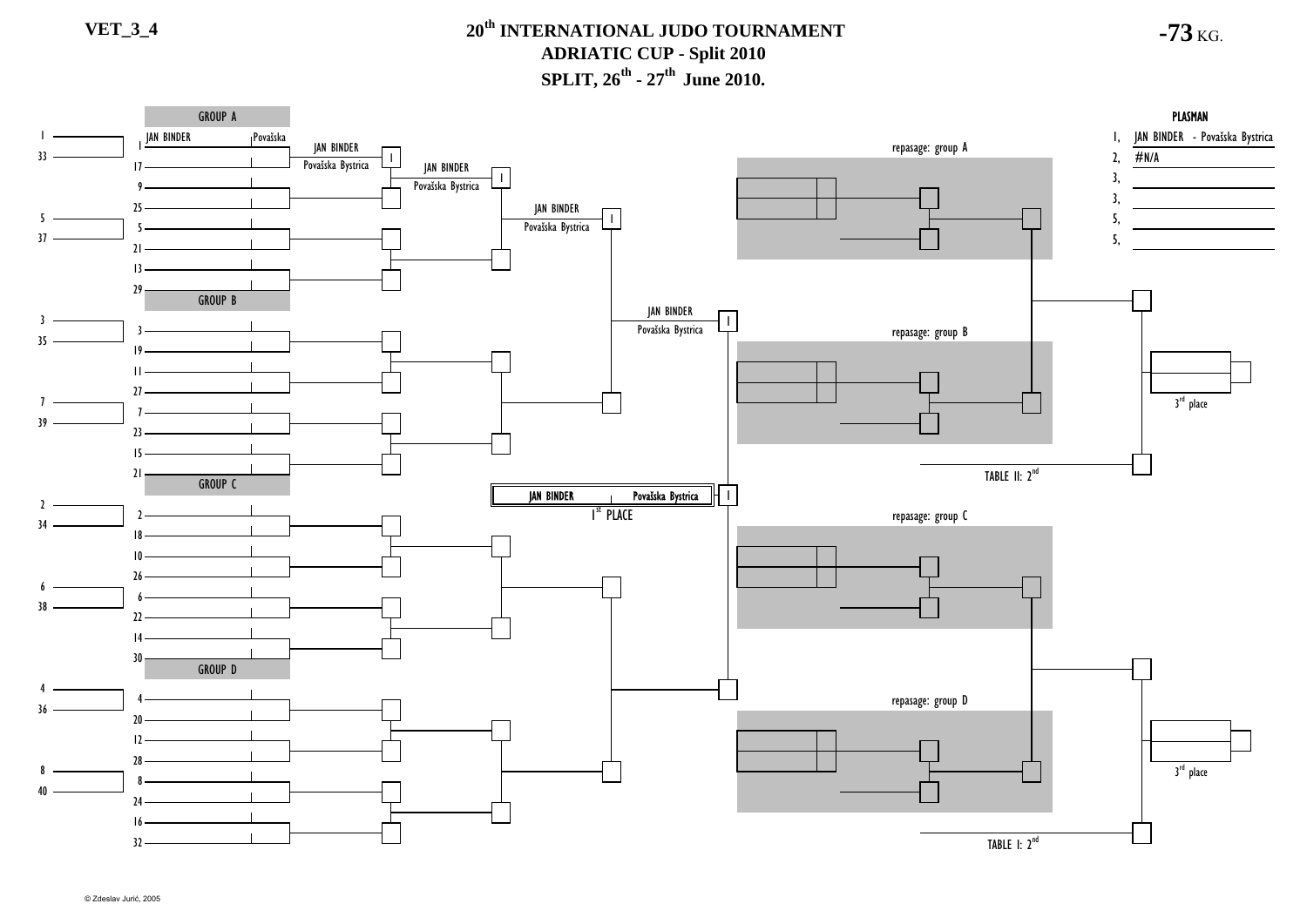|                                                                          |                             |        |       | <b>RESULT</b> |           |  | <b>POINTS</b> |  |  |  |
|--------------------------------------------------------------------------|-----------------------------|--------|-------|---------------|-----------|--|---------------|--|--|--|
| Slavomir Turčani (JK Sparta Považska Bystrica)<br>: Goran Antolin (Lika) |                             |        |       |               | $\bullet$ |  |               |  |  |  |
|                                                                          |                             |        |       |               |           |  |               |  |  |  |
| Name and surname                                                         | Team                        | Result | Point |               |           |  |               |  |  |  |
| , Slavomir Turčani                                                       | JK Sparta Považska Bystrica | 10     |       |               |           |  |               |  |  |  |
| 2, Goran Antolin                                                         | Lika                        |        |       |               |           |  |               |  |  |  |

**-81** KG.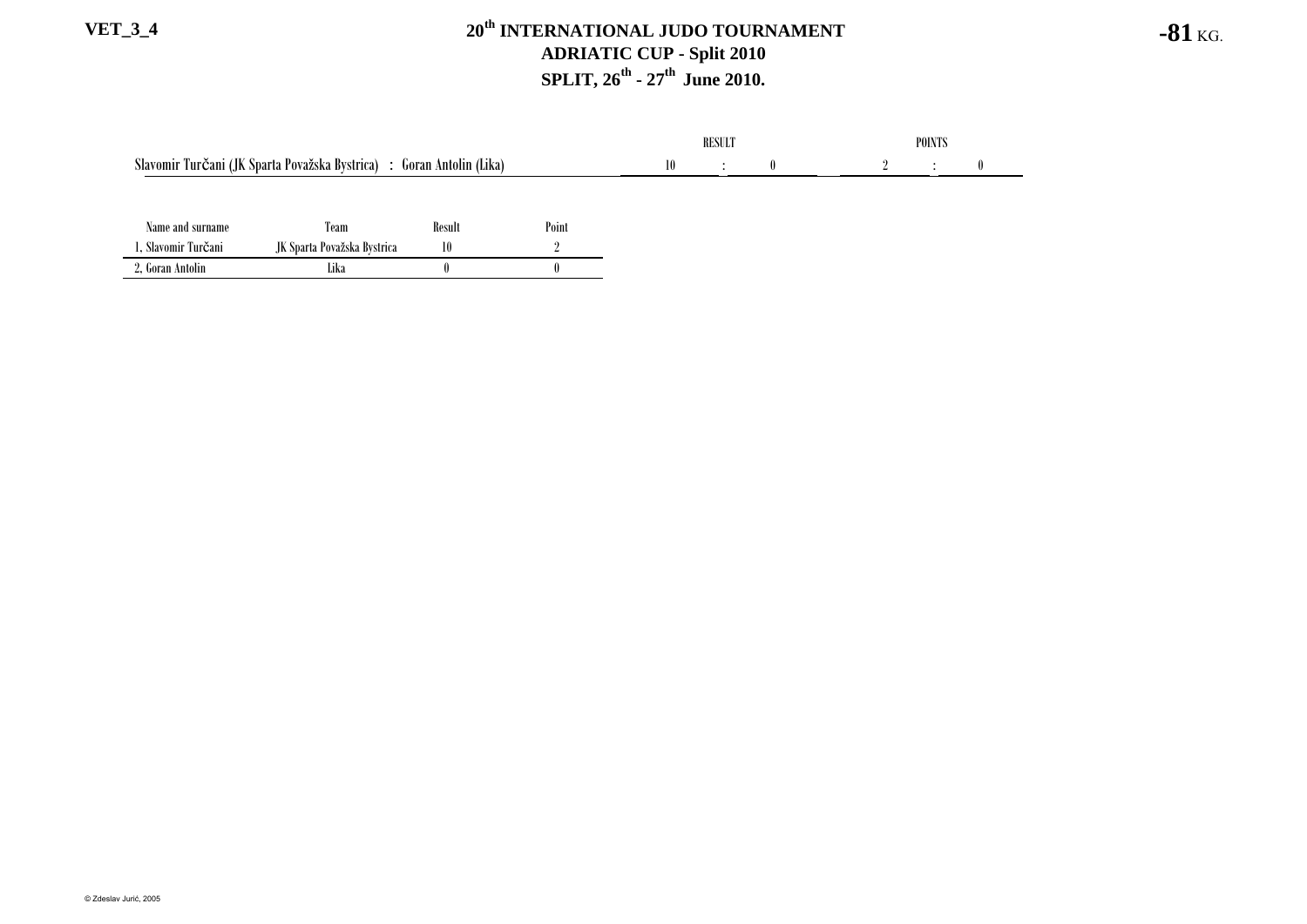|                                                                            |                             |        |       | RESULT |  |  | <b>POINTS</b> |  |  |  |
|----------------------------------------------------------------------------|-----------------------------|--------|-------|--------|--|--|---------------|--|--|--|
| Peter Poznik (JK Sparta Považska Bystrica) : Pelcz Attila (Unio Satu-mare) |                             |        | -0    |        |  |  |               |  |  |  |
|                                                                            |                             |        |       |        |  |  |               |  |  |  |
| Name and surname                                                           | Team                        | Result | Point |        |  |  |               |  |  |  |
| . Peter Poznik                                                             | JK Sparta Považska Bystrica |        |       |        |  |  |               |  |  |  |

2, Pelcz Attila Unio Satu-mare 0 0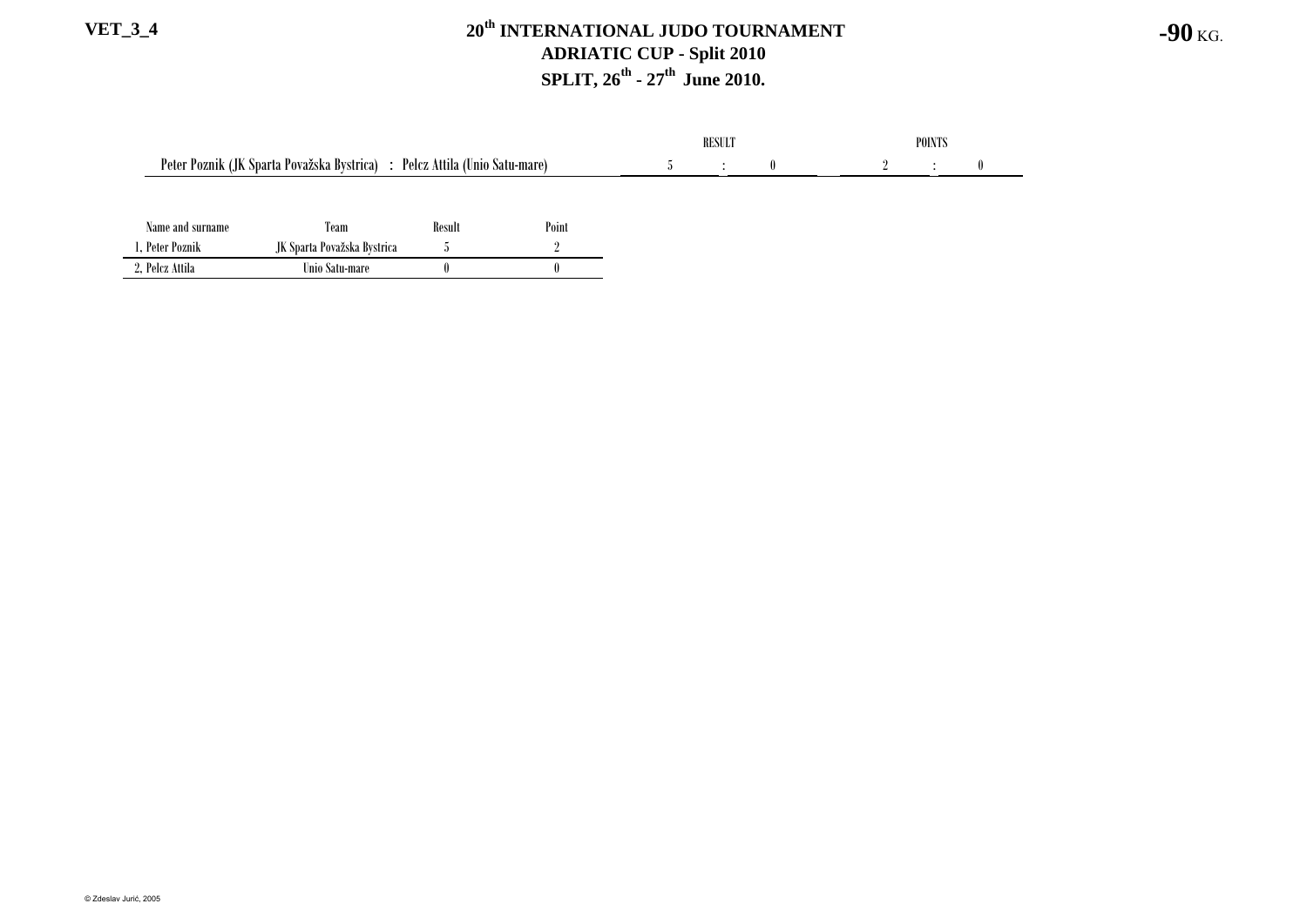**-100** KG.

GROUP A**PLASMAN** A DISPONSIVA PLASMAN PLASMAN DISPONSIVA PROGRESSIVA PROGRESSIVA PROGRESSIVA PROGRESSIVA PROGRESSIVA PROGRESSIVA PROGRESSIVA PROGRESSIVA PROGRESSIVA PROGRESSIVA PROGRESSIVA PROGRESSIVA PROGRESSIVA PROGRESSIVA PROGRESSIVA PR 1, DARKO ZVOCAK - Split Split DARKO ZVOCAK repasage: group <sup>A</sup> 2, DARKO ZVOCAK 33#N/ASplit  $17 -$ DARKO ZVOCAK 3, 1Split 93, 25DARKO ZVOCAK 5 $\mathbf{I}$ 5, Split 537 5,  $21 -$ 1329 GROUP B DARKO ZVOCAK 3Split repasage: group B 35  $10 -$ 11 $27$ 3<sup>rd</sup> place 7739 $\overline{2}$ 15TABLE II: 2<sup>nd</sup> 21 GROUP CSplit DARKO ZVOCAK 1 $\mathcal{L}$ repasage: group C I<sup>st</sup> Place າ 341810266638  $\mathcal{V}$ 1430GROUP D 4repasage: group D 436  $20<sub>2</sub>$ 12283<sup>rd</sup> place 884024 16TABLE I: 2<sup>nd</sup> 32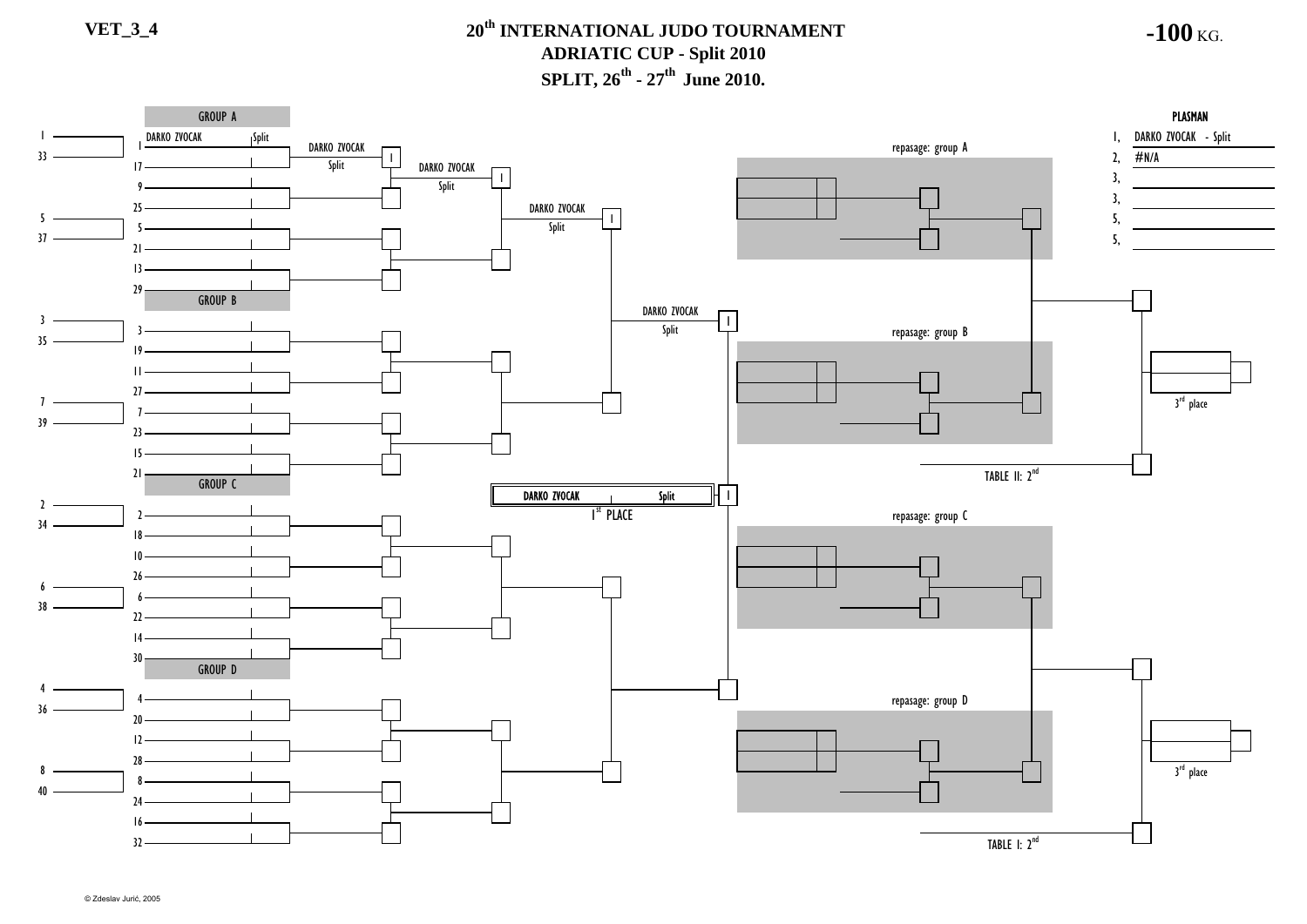### **VET\_3\_4 20th INTERNATIONAL JUDO TOURNAMENT ADRIATIC CUP - Split 2010 SPLIT, 26<sup>th</sup> - 27<sup>th</sup> June 2010.**

**+100** KG.

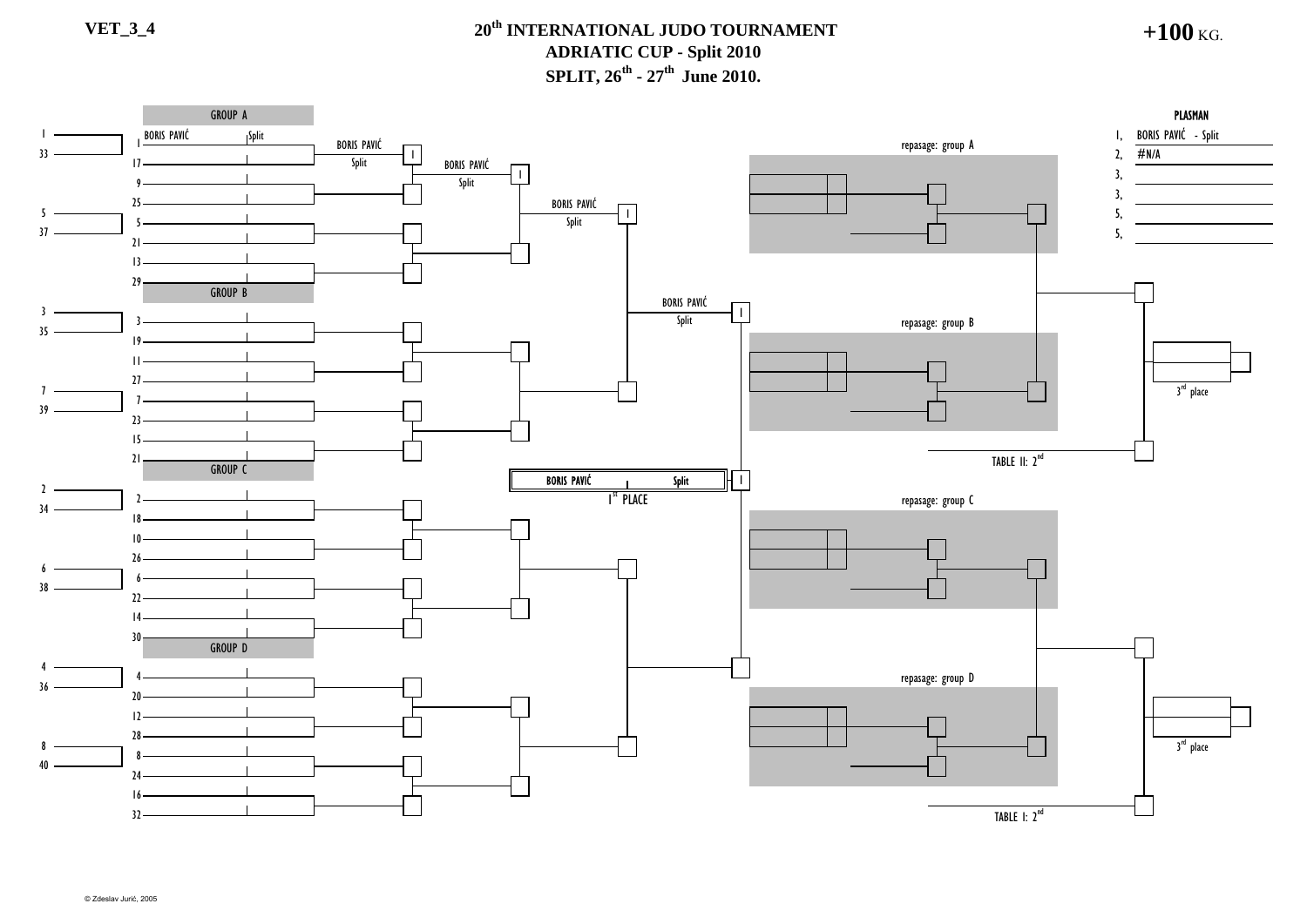## **VET\_3\_4 20th INTERNATIONAL JUDO TOURNAMENTADRIATIC CUP - Split 2010 SPLIT, 26<sup>th</sup> - 27<sup>th</sup> June 2010.**

**-57 F** KG.

#### GROUP A PLASMAN JC Reilinge ODA WEIGHART - JC Reilingenige 1, ODA WEIGHART repasage: group A ODA WEIGHART 33 $2,$  #N/A JC Reilingeniger ODA WEIGHART $17 -$ 3, 1JC Reilingeniger 93, 25ODA WEIGHART 5 $\mathbf{L}$ 5, JC Reilingeniger 537 5,  $21 -$ 1329GROUP B ODA WEIGHART 3IC Reilingeniger repasage: group B 35  $10 -$ 11 $27$ 3<sup>rd</sup> place 7739 $23 -$ 15TABLE II: 2<sup>nd</sup> 21 GROUP CJC Reilingeniger ODA WEIGHART 1 $\mathcal{L}$ repasage: group C I<sup>st</sup> Place າ 341810266638  $\mathcal{V}$ 1430GROUP D 4repasage: group D 436  $20<sub>2</sub>$ 12283<sup>rd</sup> place 8840 $74-$ 16TABLE I: 2<sup>nd</sup> 32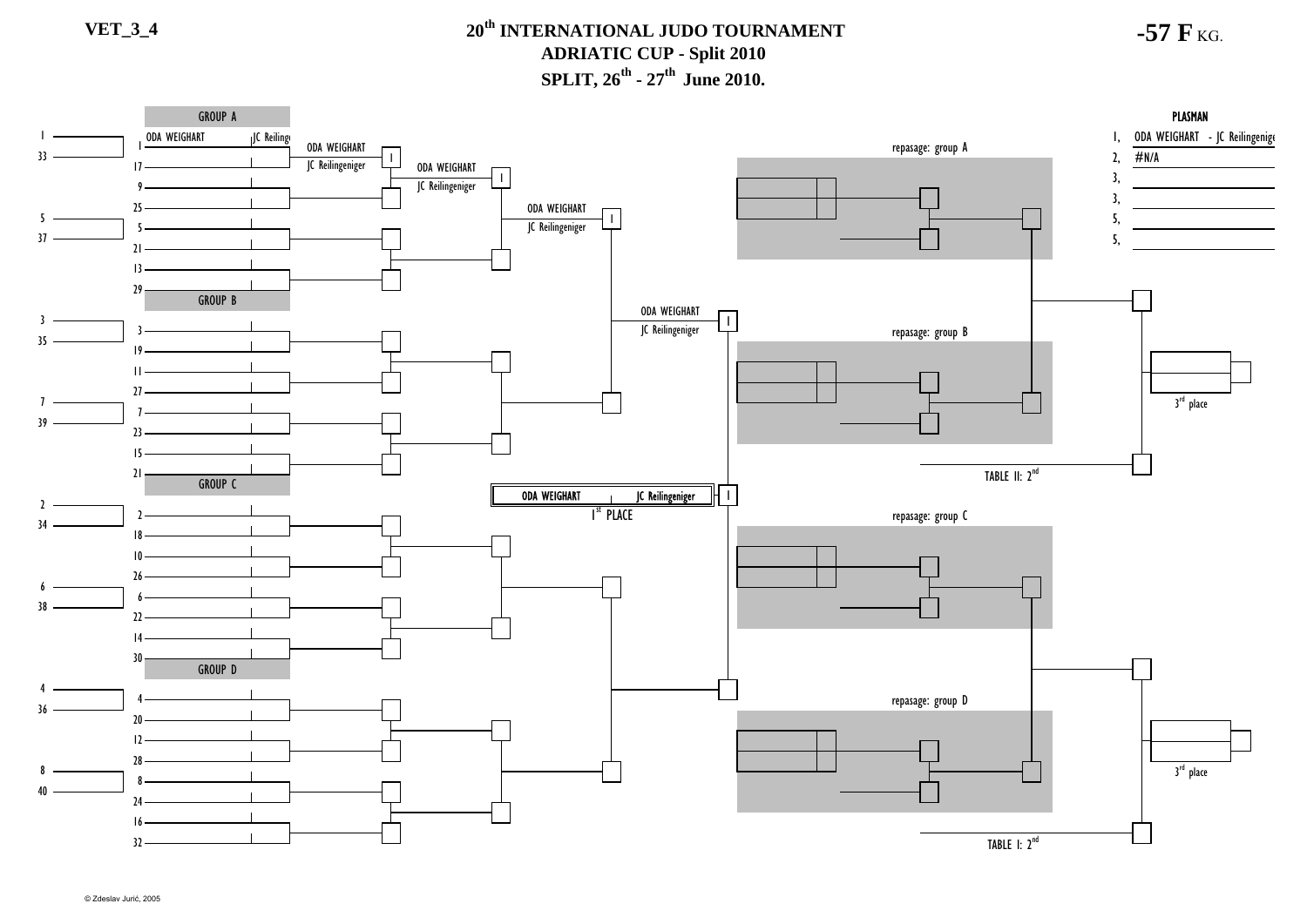**-63 F** KG.

#### **PLASMAN** GROUP AA DISPONSIVA PLASMAN PLASMAN DISPONSIVA PROGRESSIVA PROGRESSIVA PROGRESSIVA PROGRESSIVA PROGRESSIVA PROGRESSIVA PROGRESSIVA PROGRESSIVA PROGRESSIVA PROGRESSIVA PROGRESSIVA PROGRESSIVA PROGRESSIVA PROGRESSIVA PROGRESSIVA PR Split VIŠNA UMILJENOVIĆ 1, VIŠNA UMILJENOVIĆ - Split VIŠNA UMILJENOVIĆ  $r$ epasage: group A  $\overline{2}$ 33#N/A VIŠNA UMILJENOVI<sup>Ć</sup>  $17 -$ 3, 1Split 93, VIŠNA UMILJENOVIĆ 255 $\mathbf{I}$ 5, Split 537 5,  $21 -$ 1329GROUP B VIŠNA UMILJENOVIĆ 3Split repasage: group B 35  $10 -$ 11 $27$ 3<sup>rd</sup> place 7739 $23 -$ 15TABLE II: 2<sup>nd</sup> 21 GROUP CVIŠNA UMILJENOVIĆ Split 1 $\mathcal{L}$ repasage: group C I<sup>st</sup> Place າ 341810266638  $\mathcal{D}$ 1430GROUP D 4repasage: group D 436  $20<sub>2</sub>$ 12283<sup>rd</sup> place 8840 $74-$ 16TABLE I: 2<sup>nd</sup> 32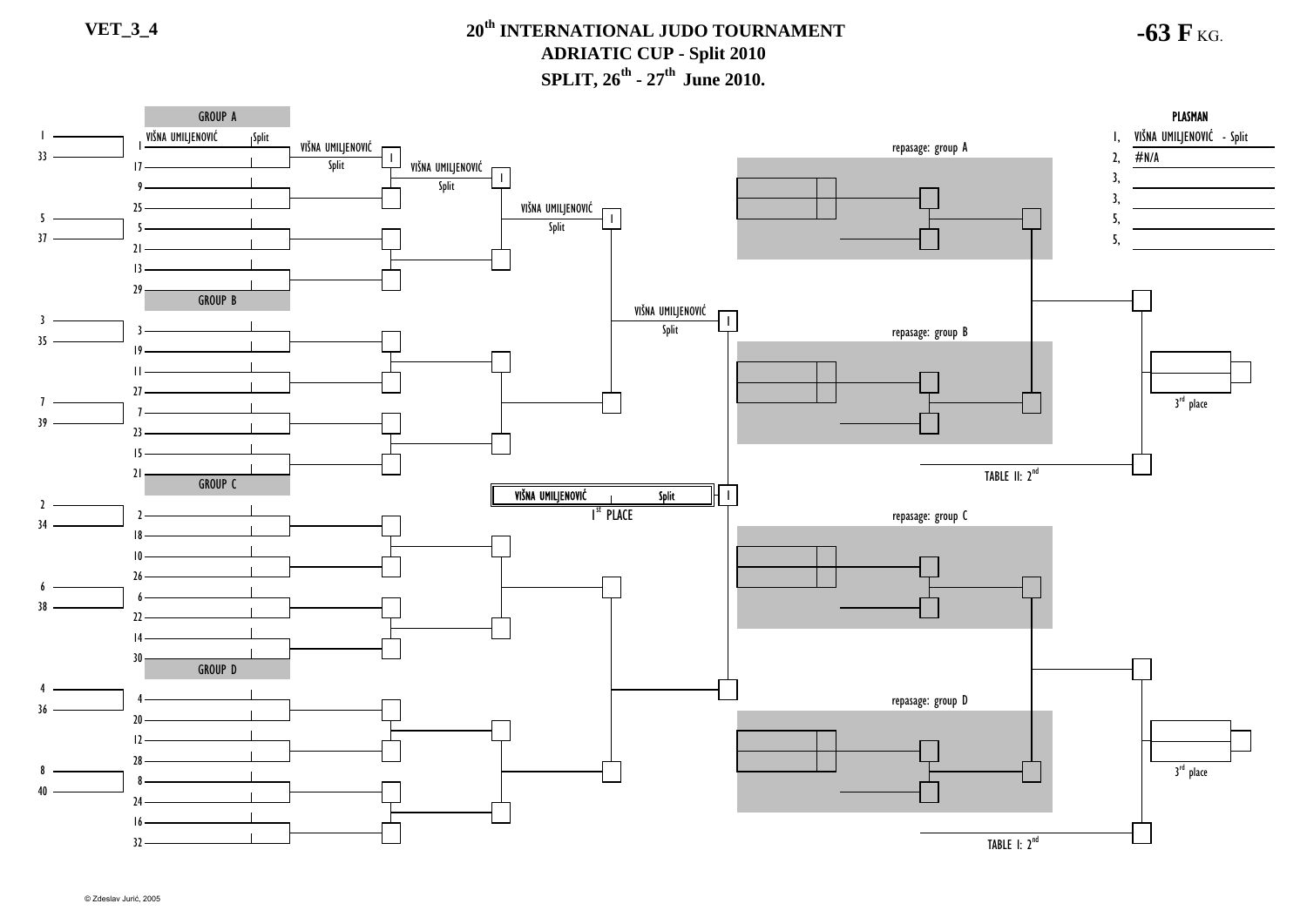**-70 F** KG.

#### **PLASMAN** GROUP AA DISPONSIVA PLASMAN PLASMAN DISPONSIVA PROGRESSIVA PROGRESSIVA PROGRESSIVA PROGRESSIVA PROGRESSIVA PROGRESSIVA PROGRESSIVA PROGRESSIVA PROGRESSIVA PROGRESSIVA PROGRESSIVA PROGRESSIVA PROGRESSIVA PROGRESSIVA PROGRESSIVA PR Split ALENKA MARUŠIĆ 1, ALENKA MARUŠIĆ - Split repasage: group <sup>A</sup> 2, ALENKA MARUŠIĆ 33#N/AALENKA MARUŠIĆSplit  $17 -$ 3, 1Split 93, ALENKA MARUŠIĆ 255 $\mathbf{I}$ 5, Split 537 5,  $21 -$ 1329 GROUP B ALENKA MARUŠIĆ 3Split repasage: group B 35  $10 -$ 11 $27$ 3<sup>rd</sup> place 7739 $\overline{2}$ 15TABLE II: 2<sup>nd</sup> 21 GROUP CSplit ALENKA MARUŠIĆ 1 $\mathcal{L}$ repasage: group C I<sup>st</sup> Place າ 341810266638  $\mathcal{V}$ 1430GROUP D 4repasage: group D 436  $20<sub>2</sub>$ 12283<sup>rd</sup> place 884024 16TABLE I: 2<sup>nd</sup> 32